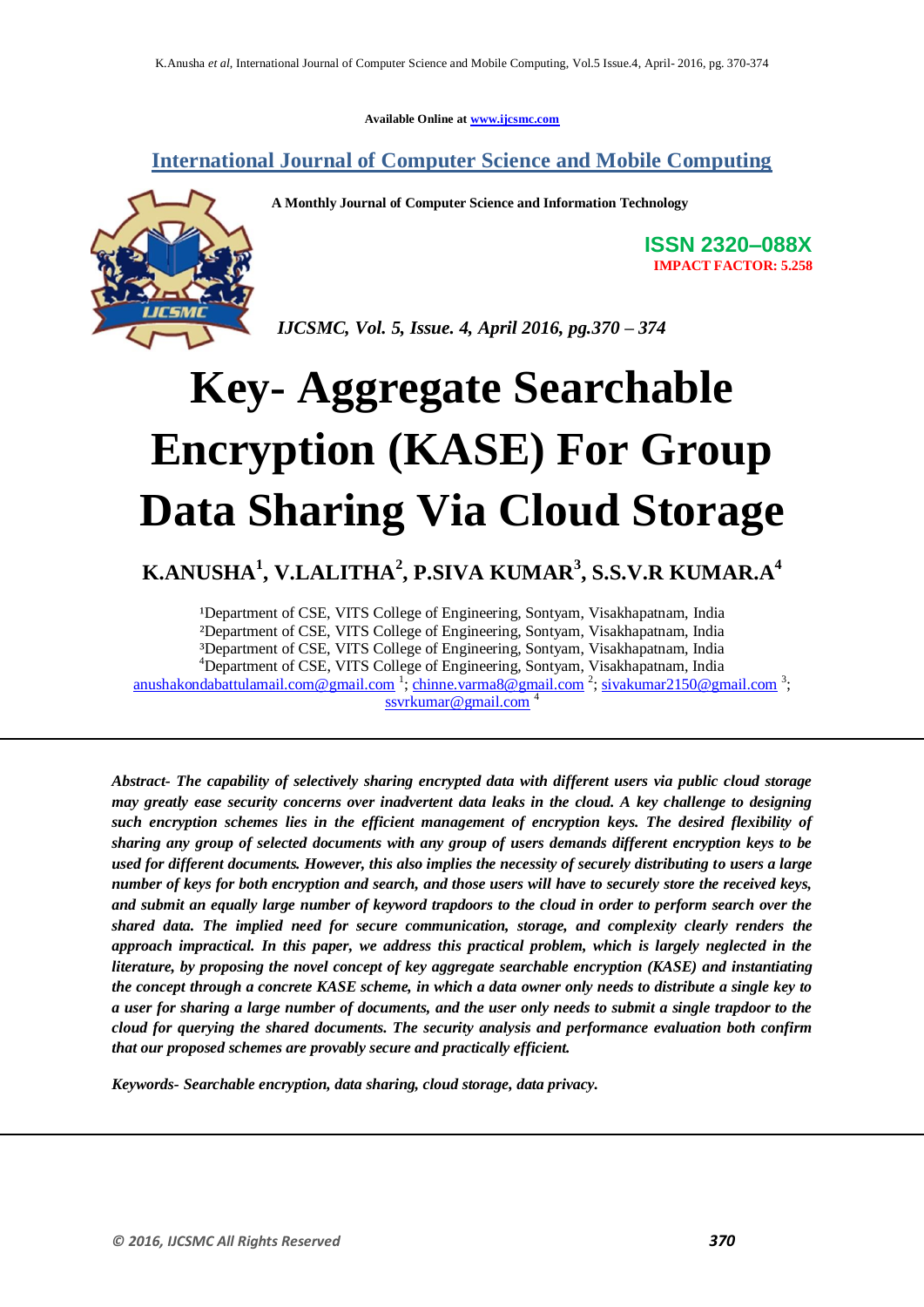### **I. INTRODUCTION**

With growing dependency on internet for globalization, cost for owning IT Infrastructure, resources have increased. Cloud computing is a new concept that usually is an on demand leasing service for internet applications and IT resources. According to NIST definition, "Cloud computing is a model for enabling ubiquitous, convenient, on-demand network access to a shared pool of configurable computing resources (e.g., networks, servers, storage, applications, and services) that can be rapidly provisioned and released with minimal management effort or service provider interaction".

Cloud computing reduces huge upfront investments and recurring ongoing maintenance cost due to its principle of "pay for what you use". In cloud computing, the resources can be in someone else's premises or network commonly known as providers. The resources can be leased and are accessed remotely by cloud users or cloud service buyers via internet or network. All request received by the cloud servers are processed and the output is sent back as normal process.

The cloud computing gives three sensitive states of concern in operational context of cloud

- Sending of data to the cloud,
- Receiving of data from the cloud to client's computer,
- Storage of data in cloud server which client may or may not own.

Cloud computing has several advantages but at the same time it opens up risks on security issues. The remote access could lead to security threats for which Information System (IS) Audit can be helpful.

# **II. OBJECTIVE**

First, a data owner only needs to distribute a single Aggregate key (instead of a group of keys) to a user for sharing any number of files. Second, the user only needs to submit a single aggregate trapdoor (instead of a group of Trapdoors) to the cloud for performing keyword search over any numbers of shared files.

### **III. MODULE DESCRIPTION**

**Data Owner**-In this module we executed by the data owner to setup an account on an untrusted server. On input a security level parameter and the number of cipher text classes n (i.e., class index should be an integer bounded by 1 and n), it outputs the public system parameter param, which is omitted from the input of the other algorithms for brevity.

**Network Storage (Drop box)-**With our solution, Alice can simply send Bob a single aggregate key via a secure e-mail. Bob can download the encrypted photos from Alice's Drop box space and then use this aggregate key to decrypt these encrypted photos. In this Network Storage is untrusted third party server or drop box.



Fig 1: Network Storage (drop box)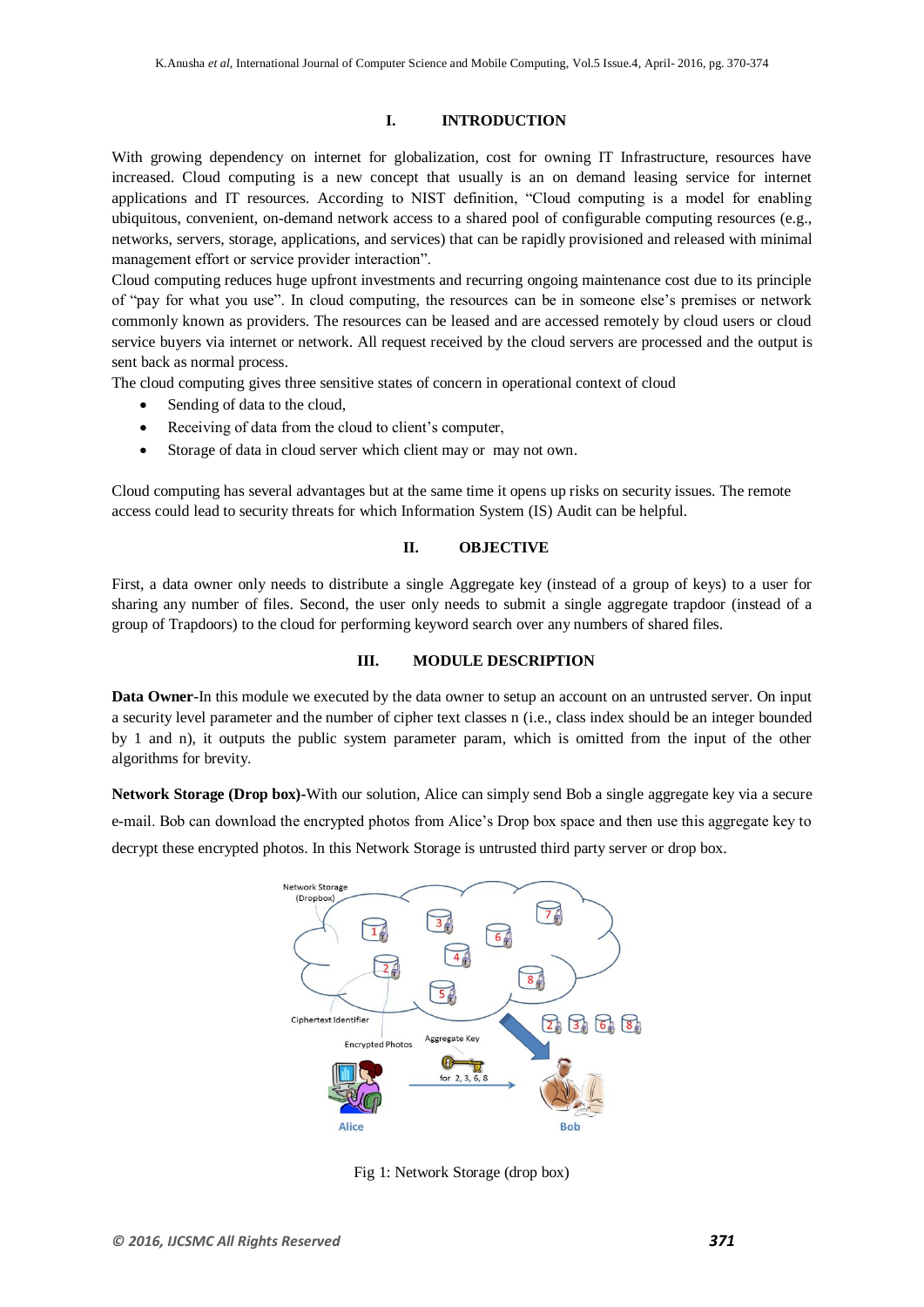**Encrypted Aggregate Key and Searchable Encrypted key Transfer-**The data owner establishes the public system parameter via Setup and generates a public/master-secret key pair via Key Gen. Messages can be encrypted via Encrypt by anyone who also decides what cipher text class is associated with the plaintext message to be encrypted. The data owner can use the master-secret to generate an aggregate decryption key for a set of cipher text classes via Extract. The generated keys can be passed to delegates securely (via secure e-mails or secure devices) finally; any user with an aggregate key can decrypt any cipher text provided that the cipher text's class is contained in the aggregate key via Decrypt.



Fig 2: Encrypted Aggregate Key and Searchable Encrypted Key Transfer

**Trapdoor generation-**Trapdoor generation algorithm is run by the user who has the aggregate key to perform a search. It takes as input the aggregate searchable encryption key agg and a keyword w, then outputs only one trapdoor Tr.



Fig 3: Trapdoor generation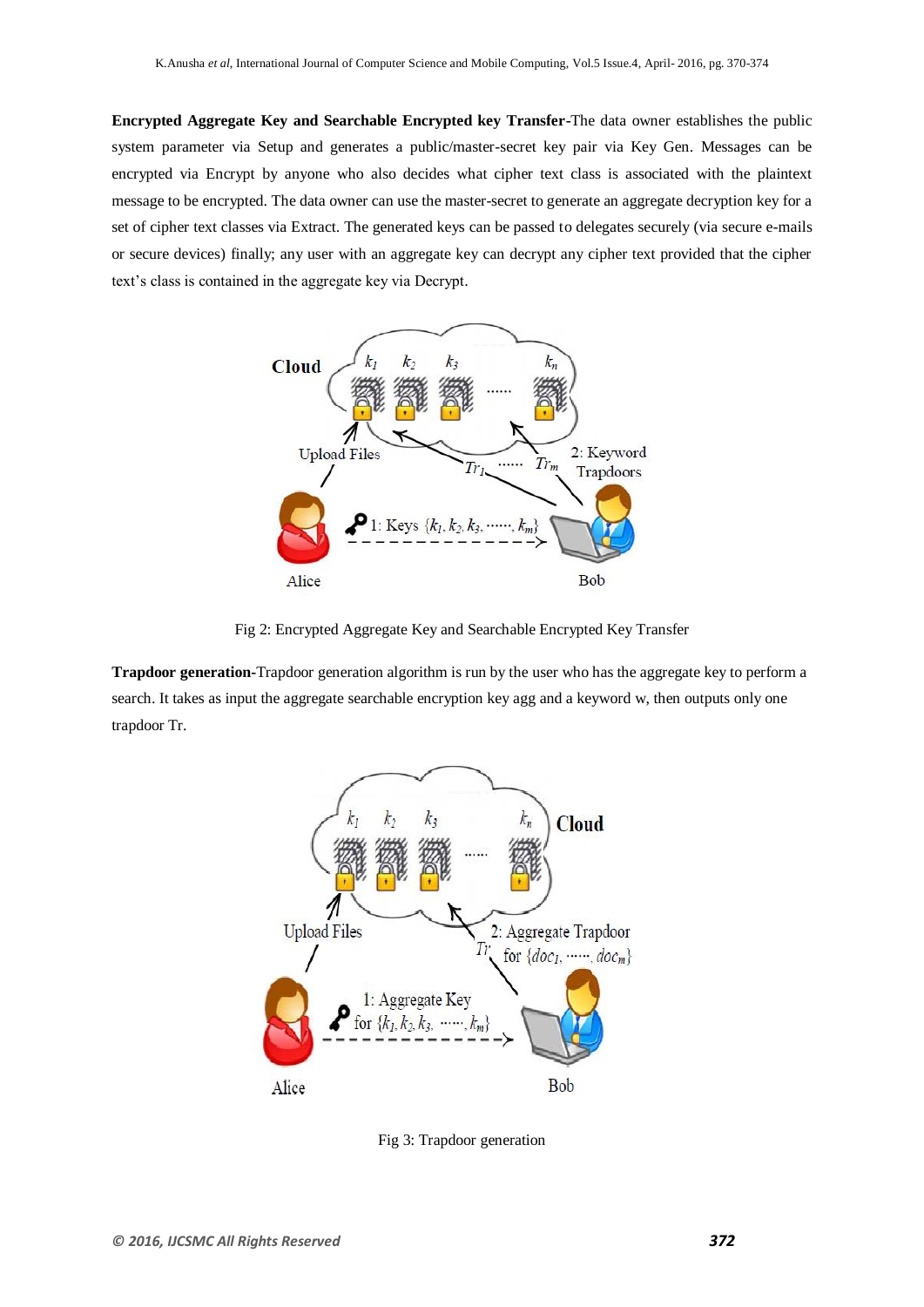**File User-**The generated keys can be passed to delegates securely (via secure e-mails or secure devices) finally; any user with the Trapdoor keyword generation process can decrypt any cipher text provided that the cipher text class is contained in the Encrypted aggregate key and Searchable Encrypted key via Decrypt.

We Propose A Concrete KASE Scheme As Follows:

1) **Setup**( $1^{\lambda}$ , n): the cloud server will use this algorithm to initialize system parameters as follows:

- Generate a bilinear map group system B=(p,G,G1, e(.,.)), where p is the order of G and  $2^{\lambda} \le p \le 2^{\lambda+1}$ .
- Set n as the maximum possible number of documents which belongs to a data owner.
- Pick a random generator g  $\varepsilon$  G and a random  $\alpha \varepsilon \mathbb{Z}_p$ , and computes  $\text{gi} = \text{g}(\alpha^i) \varepsilon$  G for i =  $\{1,2,\cdots,n,n+2,\cdots,2n\}.$
- Select a one-way hash function H: f0; 1g\_ !G. Finally, cloud server publishes the system parameters params = (B, PubK, H), where PubK = (g; g1; \_ \_ \_; gn; gn+2; :::; g2n) 2 G2n+1.

2) **Keygen**: data owner uses this algorithm to generate his/her key pair. It picks a random 2 Zp, and outputs:  $pk = v = g$ ; msk= γ.

3) **Encrypt**(pk, i): data owner uses this algorithm to encrypt data and generate its keyword cipher texts when uploading the i-th document. To generate the keyword ciphertexts, this algorithm takes as input the file index iε  $\{1,\cdots,n\}$ , and:

- randomly picks a t ε Zp as the searchable encryption key ki of this document.
	- generates a delta  $\Delta_i$  for k<sub>i</sub> by computing:

$$
c_1 = g^t, c_2 = (v \cdot gi)^t.
$$

• for a keyword w, outputs its ciphertext cw as:

 $c_w = e(g, H(w))^{t}/e(g_1, g_n)^{t}.$ 

Note that c1; c2 are public and can be stored in the cloud server.

4) **Extract**(msk, S): data owner uses this algorithm to generate an aggregate searchable encryption key. For any subset S which contains the indices of documents, this algorithm takes as input the owner's master-secret key msk and outputs the aggregate key kagg by computing:

$$
kagg = \Pi_{j\in S} g^{\gamma}_{n+1-j} .
$$

To delegate the keyword search right to a user, data owner will send kagg and the set S to the user.

5) **Trapdoor**(kagg, w): the user uses this algorithm to generate the trapdoor to perform keyword search. For all documents which are relevant to the aggregate key kagg, this algorithm generates the only one trapdoor Tr for the keyword ω by computing.

### **IV. CONCLUSION**

Considering the practical problem of privacy preserving data sharing system based on public cloud storage which requires a data owner to distribute a large number of keys to users to enable them to access his/her documents, we for the first time propose the concept of key-aggregate searchable encryption (KASE) and construct a concrete KASE scheme. Both analysis and evaluation results confirm that our work can provide an effective solution to building practical data sharing system based on public cloud storage. In a KASE scheme, the owner only needs to distribute a single key to a user when sharing lots of documents with the user and the user only needs to submit a single trapdoor when he queries over all documents shared by the same owner. However, if a user wants to query over documents shared by multiple owners, he must generate multiple trapdoors to the cloud. How to reduce the number of trapdoors under multi-owners setting is a future work. Moreover, federated clouds have attracted a lot of attention nowadays, but our KASE cannot be applied in this case directly. It is also a future work to provide the solution for KASE in the case of federated clouds.